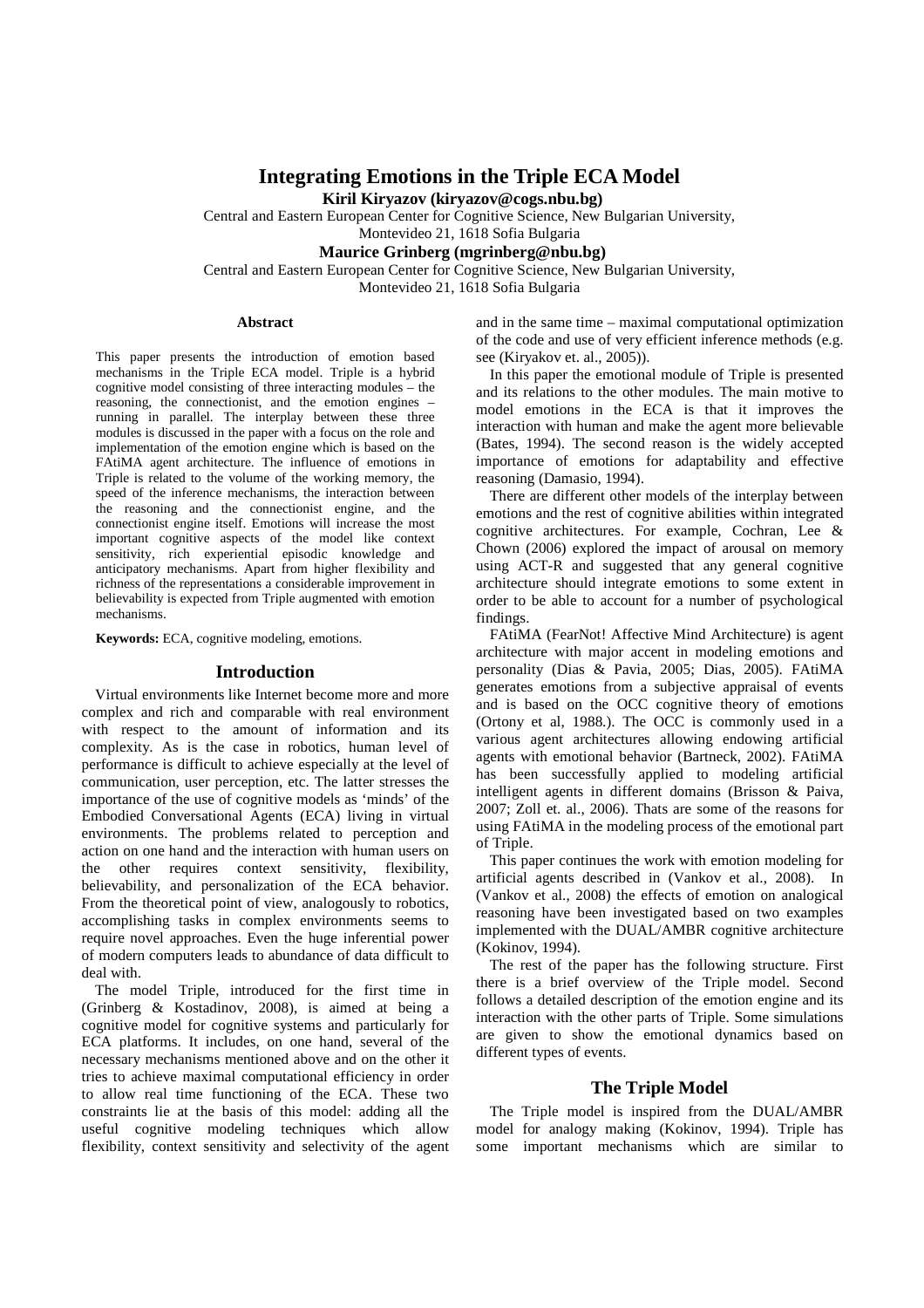DUAL/AMBR but the underlying mechanisms are considerably different. Triple is based on three pillars which run in parallel and communicate on an event-driven basis (Figure 1). The Reasoning Engine (RE) part operates serially on a small amount of knowledge selected by the connectionist mechanisms of Similarity Asessment Engine (SAE) and influenced by the Emotional Engine (EE).



Figure 1 The basic modules in Triple

The RE is coordinating and synchronizing the activities of the model and relates the agent with the environment (e.g. user, other agents, etc.) and with the tools the agent can use (e.g. tools to communicate with the user, make actions like access ontologies and data bases, search the Internet, extract LSA information from documents, etc.) (see (Grinberg & Kostadinov, 2008). RE is also responsible for instance learning – storing of useful episodes in LTM after evaluation.

The SAE is designed to be a connectionist engine, based on fast matrix operations and is supposed to run all the time as an independent parallel process. The main mechanism is activation spreading in combination with similarity or correspondence assessment mechanisms which allow retrieving knowledge relevant to the task at hand.

The third part is the Emotion Engine (EE) which is based on FAtiMA. Some mechanisms are directly transferred from FAtiMA in EE. The others are just based on ideas of FAtiMA because of the BDI structure of FAtiMA, which is not presented in Triple. EE, similarly to SAE, is supposed to run in parallel and influence various parameters of the model like the volume of WM, the speed of processing, etc EE is supposed also to react to external events without much cognitive processing. This paper is devoted to the description and discussion of EE and its role in Triple.

### **The Emotion Engine**

The Emotion Engine (EE) of Triple is a separate module which communicates with the 'body' of the agent, i.e. receives symbolically represented information about the environment. On the other hand EE communicates with the Reasoning Engine (RE) and through it influence several cognitive mechanisms as discussed below (Figure 1).

The structure of EE is given in Figure 2. It can be formally divided into two parts: 'reactive' and 'deliberative' (see Figure 2). The reactive part communicates mainly with

the environment and provides fast emotional response to some external events. Reactive and deliberative appraisals generate the emotion base potential (when internal or external event is perceived) which is used to generate new emotional state. The Emotional State (ES) of the model processes all emotions related to the mood of the system and some rules representing the emotional internal dynamics. Considerable changes in the ES reflect in actions in the avatar to express the strongest emotion. At the same time emotions and mood at each moment influence the reasoning process in a psychologically plausible way.



Figure 2 Structure of the emotion engine and relation to the other modules of the model

#### **Reactive Emotional Processing**

Following FAtiMA model (Dias & Pavia, 2005), the reactive process in EE consists of:

- Reactive appraisal: handles specific external events and emotionally appraise them to produce emotions;
- Reactive coping: produces actions based on the strongest emotion in the moment.

#### **Reactive appraisal**

The reactive appraisal process is based on a set of predefined emotional reaction rules. They provide a fast appraisal mechanism to generate most types of OCC emotions. When an external event is perceived (as utterance written from the user for example) it is sent to the emotional module as a specific emotional event. It generates suitable values of the appraisal variables (AV). There are some different AV in FAtiMA but the current stage of implementation of EE uses only the Desirability AV. Desirability AV indicates generally how good or bad is the event for the agent. The set of emotions which could be generated via the reactive appraisal using the Desirability AV in the current implementation is joy and distress.

External events that are appraised from the reactive module are related to interaction with the agent's user. For example direct feed back from the user or interpretation of some of her utterances can lead to events like "the user is sad" and "the user is happy". Another external event is when the system is started and the agent is awakened. This event is appraised as very desirable and thus RASCALLO begins its life with joy.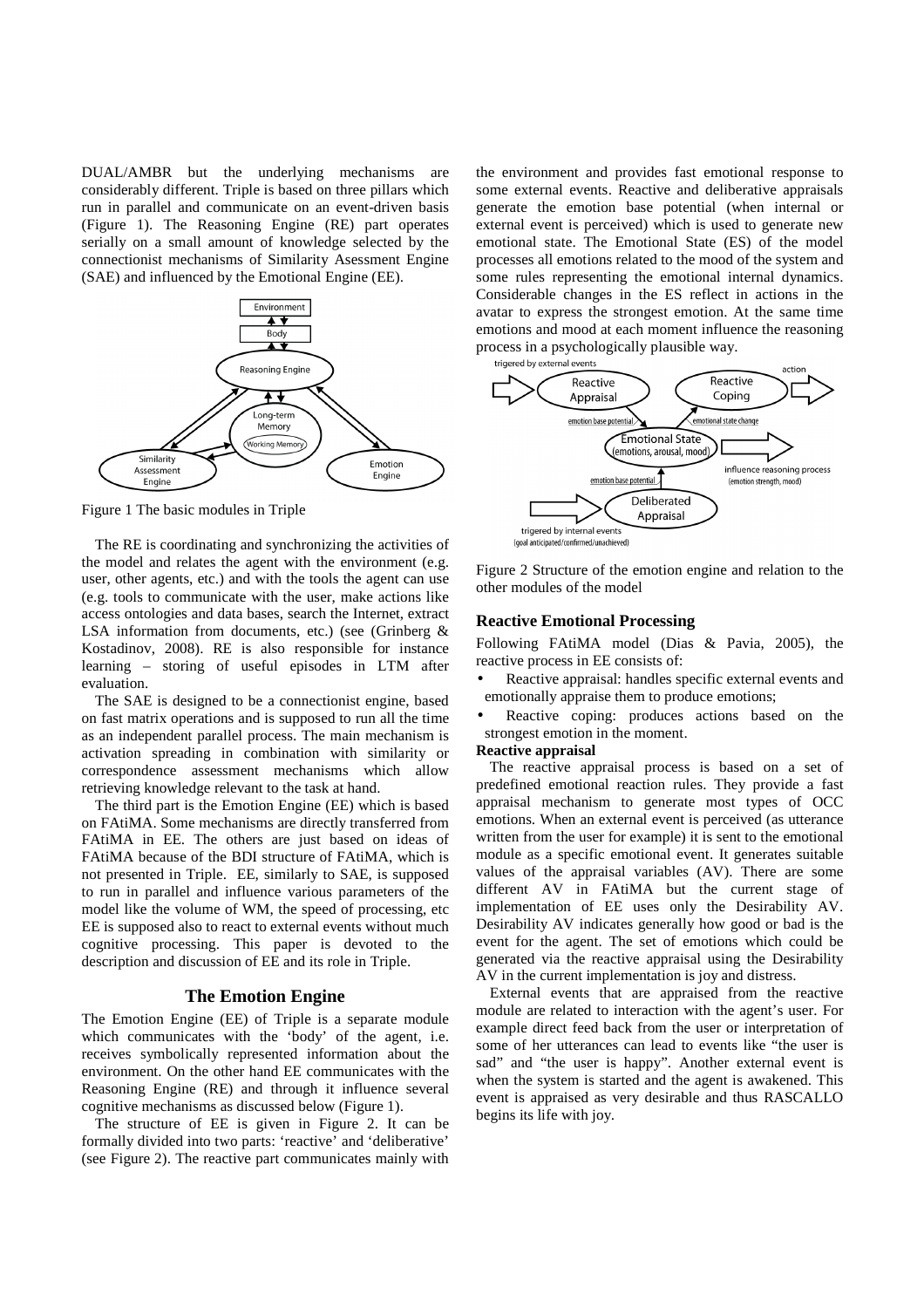#### **Reactive coping**

The reactive coping process is a simplified version of the one impelemented in FAtiMA. EE checks continuously for significant changes in the emotional state of the agent. If such a change is intercepted, a corresponding event is triggered and the emotional expression of the agent updated. The current implementation of Triple is using the Rascalli multiagent platform (Krenn, 2008) and Radon's character (http://www.radonlabs.de/technologynebula2.html). Tripple control the avatar by chaging the parameters of mouth, eyebrows, body posture, etc. The avatar could also pronounce some utterance to emphasize the emotion..

Reactive coping stands for the character's impulsive actions performed by the agent without reasoning (action tendencies). Said otherwise action tendencies are similar to the innate biological impulses of the human. The matching process is triggered only when a considerable change in the emotional state occurs.

Screenshots of the male and female agent expressing emotions are given in Figure 3.



Figure 3 RASCALLO expressing disappointment and RASCALLA expressing joy

# **Deliberative emotional processing**

The deliberative emotional processing is inspired by the deliberative part of FAtiMA model. In Triple, the same prospect based emotions like in FAtiMA are used and a similar appraisal process. But there are some major differences. The main reason is that the deliberative appraisal in Fatima is dealing with plans of actions as FAtiMA is a BDI type model. Triple does not implement such BDI type planning mechanisms but retrieves action plans and respective outcomes from memory based on analogy like mechanisms. This retrieved information is used in the deliberative appraisal process. As in FAtiMA, the deliberative appraisal consists of emotional appraisal of expected future evens related to the agent's goals and has basically two parts:

- Appraisal of goal achievement anticipation;
- Appraisal of goal achievement success/failure.

#### **Appraisal of goal achievement anticipation**

Triple EE uses an internal heuristics to generate the emotions hope and fear related to a desired future event. Once generated these emotions are added to the emotional state and start participating in the emotional dynamics. These heuristics allows specifying:

- the importance of the agent's goal (value in the interval [0,1], '0' meaning completely unimportant event and '1' a very important one);
- the success probability to achieve the goal (value in the interval  $[0,1]$ ).

The success probability is continuously recalculated in the relevant moments of the reasoning process and hope and fear for the excepted event are changing over time. The goal achievement success probability is calculated as follows. When an expectation of a future desired event is triggered it receives a basic probability of success based on the formula:

$$
P_{basic}(success) = \frac{\sum_{i}success\_rating_{i}}{N}
$$
 (1)

where, N is the number of past episodes in which this goal was anticipated, success\_rating\_i is the rating for successful achievement of the goal in episode i. It is a value in the interval [0,1] and shows how much the result satisfied the agents expectation ('0' means a complete failure; '1' means that the result was completely congruent with the agent expectation).The above equation is based on the assumption that the assignment of the probability of a future event is based on past experience with same or similar events. Events that have occurred in the past are more likely to be expected in the future and vice versa.

That basic probability is continuously updated during the run of the system until Triple receives information about the goal achievement success or failure. That update is based on the formula:

$$
P(success) = \alpha P_{basic}(success) + (1 - \alpha) P_{current}(success)
$$
 (2)

α parameter here represents how much the agent rest on its past experience comparing the current one. The current probability of success is some estimation how the current events relate to the expectation for the anticipated event. This parameter could depend on the personal differences of the agent as well as on the current emotional state.

Using the probability of success and the importance of the event fear and hope emotions are generated with the formulas:

*BaseHopePotential = P(success) ImportanceOfSucess (*3*)*

*BaseFearPotential = P(failure) mImportanceOfFailure (*4*)* 

In the present implementation of Triple, the only goal which is emotionally relevant is 'user is satisfied'. The importance of that goal is a fixed value in any session. The base probability of success is calculated when the agent receives a new task from the user. That probability is changed over time during the reasoning process when events such as transfer of correspondence hypotheses or the result of a search in the database are triggered. For example if the DB search tool returns no answer to a query, the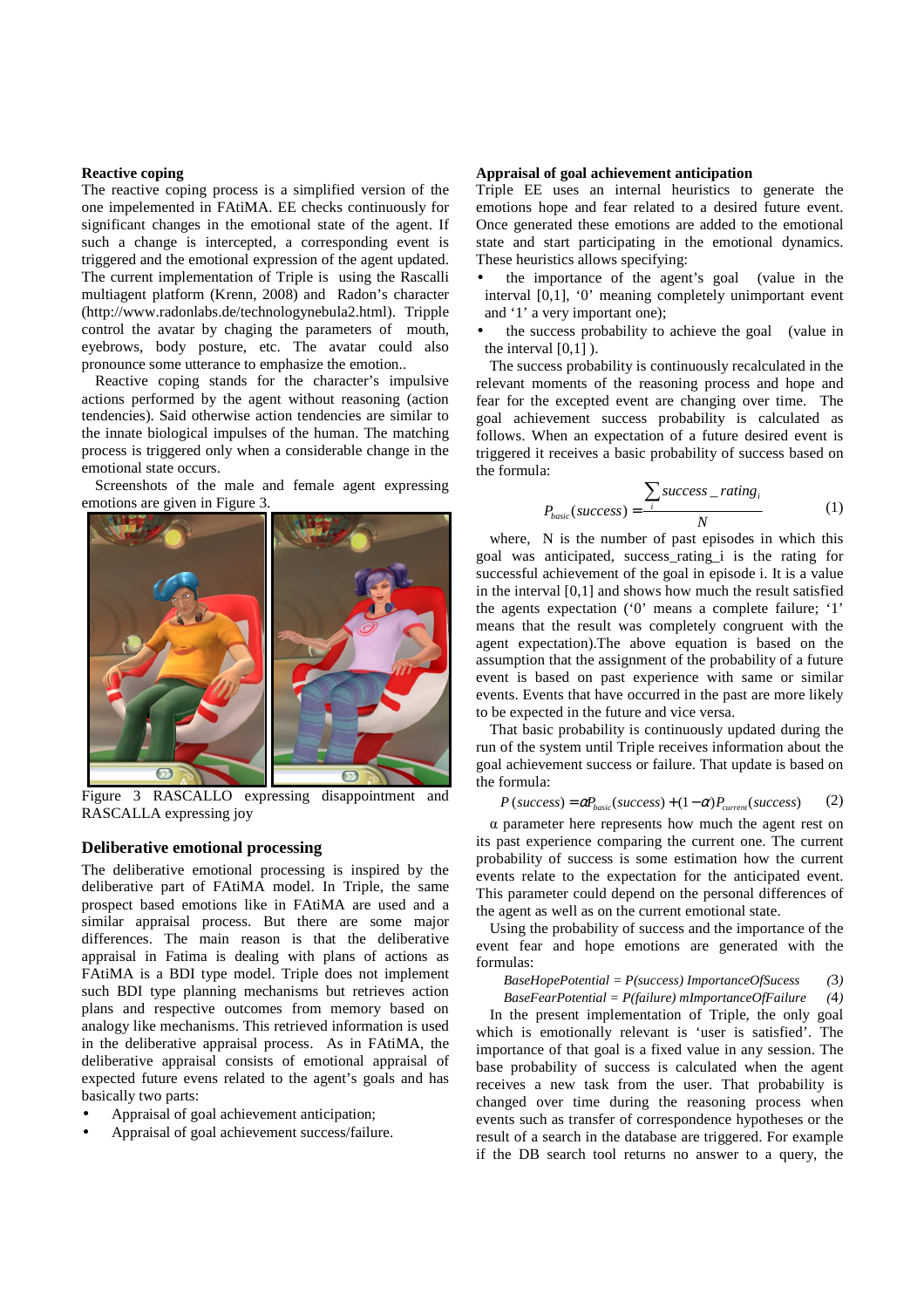corresponding event will decrease the base probability of success and the agent may start feeling fear.

**Appraisal of goal achievement success/failure** 

The success rating of the event is calculated based on the user evaluation of the information provided by the agent. In the current ECA implementation this can be done by pressing two buttons – the 'praise' and the 'scolding' buttons. If the user presses the 'praise' button this means full success to the agent. Pressing the 'scolding' button means the opposite – zero success rating. In the no feedback condition, a value of 0.7 is assumed, which means that it is more likely that the user is satisfied.

After Triple receives information about an expected event and based on the dominant emotion at this moment, the following prospect based emotions are generated: satisfaction, relief, disappointment, and fear confirmed (see Table 1). For example if the agent was very hopeful that the user will be satisfied but it is scolded instead disappointment is generated.

| raone i riospect basea emotions |                                  |                 |  |
|---------------------------------|----------------------------------|-----------------|--|
|                                 | Dominant emotion during the goal |                 |  |
|                                 | anticipation                     |                 |  |
| Goal result                     | Hope                             | Fear            |  |
| <b>Success</b>                  | Disappointment                   | Fears confirmed |  |
| Failure                         | Satisfaction                     | Relief          |  |

Table 1 Prospect based emotions

The elicited emotions are added to the emotional state and expressed by the agent character. At the same time that result of the event is used to determine the success\_rating, which will be used in future appraising of the same event.

### **Emotional State**

OCC theory specifies for each emotion type an emotional threshold and decay rate. An emotional threshold specifies a character's resistance towards an emotion type, and the decay rate assess how fast does the emotion decays over time. When an event is appraised, the created emotions are not necessarily "felt" by the character. The appraisal process described so far determines the potential of emotions. However such emotions are added to the character's emotional state (ES) only if their potential surpasses the defined threshold (the threshold is specific for each emotion). And even if they do overcome the threshold, the final emotion intensity is given by the difference between the threshold and the initial potential.

Every emotion has an associated Intensity value to it which is related how strong that emotion is. Each emotional event can update that value. When nothing happens the emotion decays naturally. The model uses a decay function for emotions proposed by Picard (1997) which characterizes intensity as a function of time. At any time (t), the value for the intensity of an emotion (em) is given by the formula:

*Intensity(em,t)* = *Intensity(em, t0).e<sup>-bt</sup>* (5)

The value b determines how fast the intensity of this particular emotion will decrease over time. The value Intensity(em, t0), refers to the value of the intensity parameter of the emotion (em) when it was generated. When

the value of Intensity(em,t) reaches a defined threshold near zero, the emotion (em) must be removed from the ES

The emotions created by the reactive and deliberative appraisals are sent to the ES to be processed. When the ES receives an emotion (even if later it is not added to the ES), his mood level will change according to the emotion potential multiplied by a constant:

*Positive emotion, Potential = Potential + Mood\*k* (5) *Negative emotion, Potential = Potential – Mood\*k* (6) where  $0 < k < 1$ .

A negative mood (bad mood) increases the potential of every negative emotion and decreases the potential of positive emotions. A positive mood acts in the opposite way. But on the other hand, emotions also influence mood. Good emotions raise the character's mood and bad emotions make him feel worst thus lowering his mood. Depending on the emotion potential, this change will be greater or smaller. Empirical tests determined this value as 10 % of the potential.

*Mood = Mood+Potential(Emotion)\*0.1*, (7) for positive emotions and

*Mood = Mood – Potential(Emotion)\* 0.1,* (8) for negative emotions

Mood slowly decays linearly to the neutral value 0. Characters tend to maintain mood for large periods of time.

Finally an emotion is added to the character emotional state only if the emotion potential surpasses the defined threshold for that emotion. Final intensity of the emotion is:

Intensity = Potential – EmotionThreshold  $(9)$ 

# **Impact of Emotions on the Reasoning Process**

Some additional mechanisms have been implemented in Triple, which complement the ones taken from FAtiMA. They are based on the integration of emotions in the DUAL/ABMR model for robotic applications and the simulations reported in (Vankov et al., 2008). The new mechanisms could be formally divided two basic types:

- 1. Adding emotional nodes to long term memory
- 2. Modifying internal parameters in RE and SAE based on the current emotional state

#### **Adding emotion nodes to LTM**

Adding emotional nodes in the memory of the agent is related to the explicit representation of emotions in Triple's LTM. First of all, emotion concept nodes for each of the implemented emotions have been added to LTM (Figure 4). Instances of the emotion concepts are then used in the episodic part of LTM so that each episode has an emotion node attached to it related to the dominant emotion felt by the agent in that episode. This node is encoded during the learning process (storing of relevant episodes) by using the most active emotion in the emotional state. Composition of emotions is an option to be considered in the future, as the episode (or parts of it) may point to a number of emotions with different intensity. Interesting are the effects expected from the addition of emotion nodes to episodic memory for analogy making as suggested by the simulations in (Vankov et al., 2008). Past episodes experienced with congruent to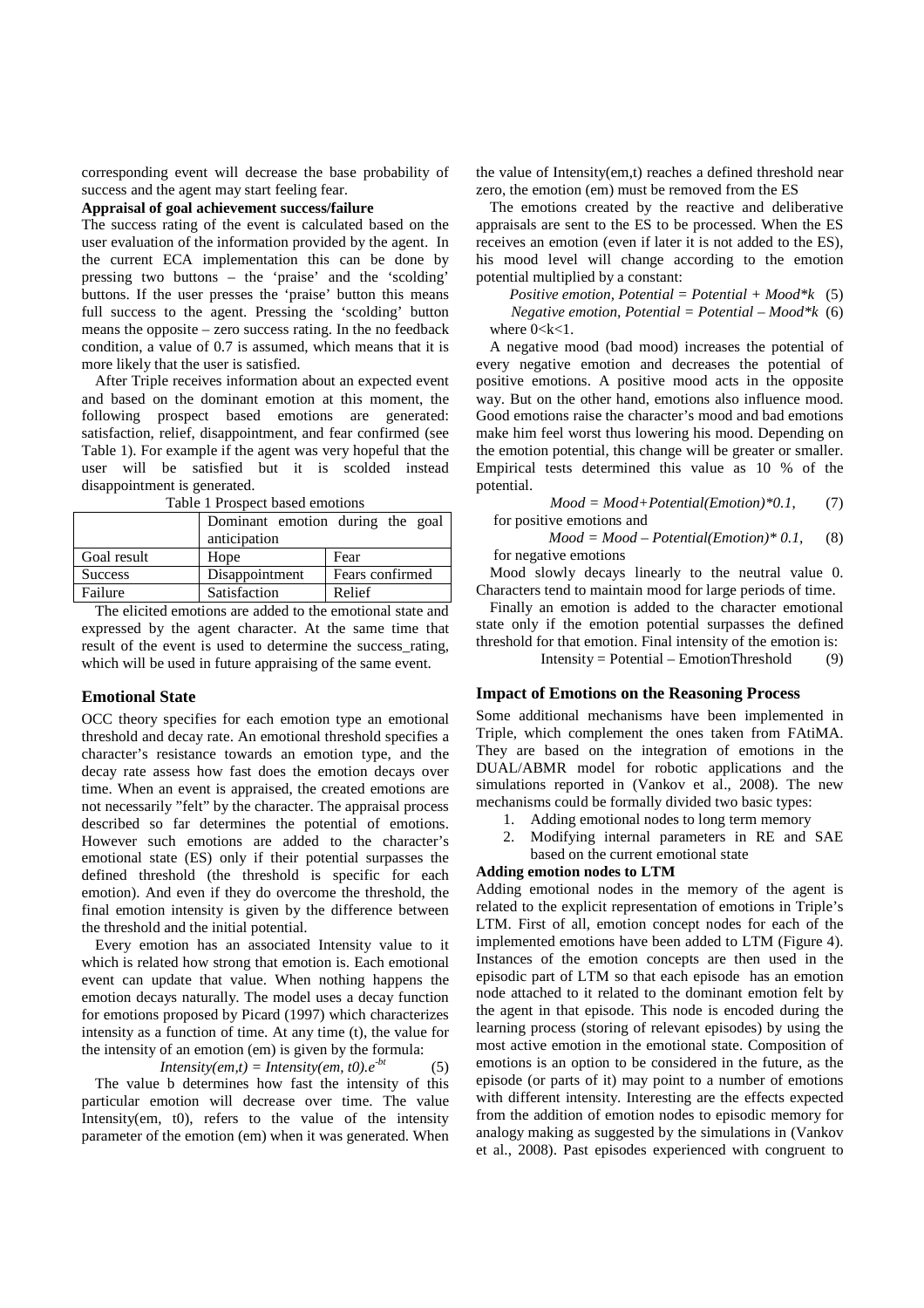the current emotion will be more likely to be retrieved and used for the analogy-making which could lead to different action plans and outcomes. That is consistent with some psychological research that most of the time people tend to retrieve memories related to a mood similar to their own current mood (Teasdale & Fogarty, 1979).



Figure 4 Part of the emotional conceptual structure

### **Emotion influence to the internal parameters of the model**

It is well known that emotions influence reasoning in various ways. Most of the important mechanisms in Triple are influenced by the emotional state of the system. Some of the mechanism and parameters affected are the following:

- Parameters which influence what kind of similarity should be preferred in SAE in the analogy making process – structural or taxonomical
- Parameters of the constraint satisfaction mechanism which control how much different solutions will comes to mind for a particular task
- The time of waiting for the searching tools before producing – "I don't know" answer
- etc.

That influence of the parameters of Triple based on the current emotional state is based on psychological plausibility as well as pragmatic reasons. The latter could be the interaction between a human user and the agent or the effectiveness and efficiency of the model.

# **Communication of EE with the other Triple Modules**

The connection of the emotion module and the rest of the architecture are presented in the next table. Table 2 shows how different events inside or outside of the system influence the emotional dynamics.

Table 2 External and internal events' effect on the EE

| Event                                                        | Emotional                                                                                                                              | Example                                                                                                                                              |  |
|--------------------------------------------------------------|----------------------------------------------------------------------------------------------------------------------------------------|------------------------------------------------------------------------------------------------------------------------------------------------------|--|
| processing                                                   |                                                                                                                                        |                                                                                                                                                      |  |
| Emotionally<br>significant<br>external event<br>is processed | Reactive appraisal is<br>called. It updates the<br>ES based on the<br>appraisal rules and the<br>current value of the<br>mood variable | The user uttered<br>something assessed<br>as positive. Triple<br>appraises that event<br>as desirable and<br>reactive appraisal<br>adds 'joy' in the |  |
|                                                              |                                                                                                                                        | emotional state                                                                                                                                      |  |
| A goal is set                                                | Hope and fear are.                                                                                                                     | When Triple                                                                                                                                          |  |
| or a new                                                     | added to the ES based                                                                                                                  | receives a new task                                                                                                                                  |  |
| evaluation of                                                | on heuristics for the                                                                                                                  | from the user hope                                                                                                                                   |  |

| the goal        | importance of the                     | and fear for the goal  |
|-----------------|---------------------------------------|------------------------|
| achievement     | event and its                         | - "the user is         |
| success is      | failure/success                       | satisfied"-are         |
| calculated      | probability.                          | generated. The         |
|                 |                                       | potential of fear is   |
|                 |                                       | stronger because of    |
|                 |                                       | the previous failures  |
|                 |                                       | of the system.         |
| A goal is       | New prospect based                    | The user "praises"     |
| achieved or     | emotion is generated                  | the agent which was    |
| not             | based on the dominant                 | fearful about the      |
|                 | emotion when the                      | result. Then relief is |
|                 | goal is anticipated                   | achieved.              |
| The emotional   | Reactive coping is                    | The emotion 'joy' is   |
| state changed   | triggered and the                     | added in the           |
| 'considerably'  | agent expresses the                   | emotional state with   |
|                 | emotion                               | an intensity           |
|                 |                                       | surpassing the         |
|                 |                                       | threshold. The agent   |
|                 |                                       | smiles and displays a  |
|                 |                                       |                        |
|                 |                                       | happy face             |
|                 | If the strongest<br>emotion in the ES |                        |
|                 |                                       |                        |
|                 | changed then a new                    |                        |
|                 | node corresponding to                 |                        |
|                 | that emotion is added                 |                        |
|                 | to in the description of              |                        |
|                 | the target episode                    |                        |
| The             | The emotional state is                | The agent is in        |
| mechanisms      | evaluated by the                      | positive mood.         |
| involved in the | reasoning engine and                  | When SAE is called     |
| reasoning       | the relevant                          | the mood parameter     |
| process are     | parameters changed                    | is such that the       |
| influenced by   | leading to different                  | module will produce    |
| the emotional   | behavior                              | deeper analogies and   |
| state           |                                       | probably come to       |
|                 |                                       | more creative          |
|                 |                                       | solutions.             |
|                 |                                       |                        |

### **Simulations**

Some series of simulations were performed. The emotional dynamics based one typical series of events is shown below. Before each event the time when it has happed (in seconds after the start of the system) is shown. The dominant emotion each time is put in bold. After each prospect based event its importance for the agent and the estimated probability of success are shown.

■ 00s: RASCALLA is awaken current mood = 1.80 **Joy** @ 6.0 *RASCALLA starts its life with a smile*  ■ 05s: The user gives a task to RASCALLA goal importance=1.0, success probability=0.9 current mood = 4.27 **Hope** @ 8.51 Joy @ 2.59 *After some time the user gave her a task. She is hopeful based on the predominant success in the previous trials*  ■ 07s: The tool for searching in the DB returns some answer. goal importance =1.0,success probability=0.95